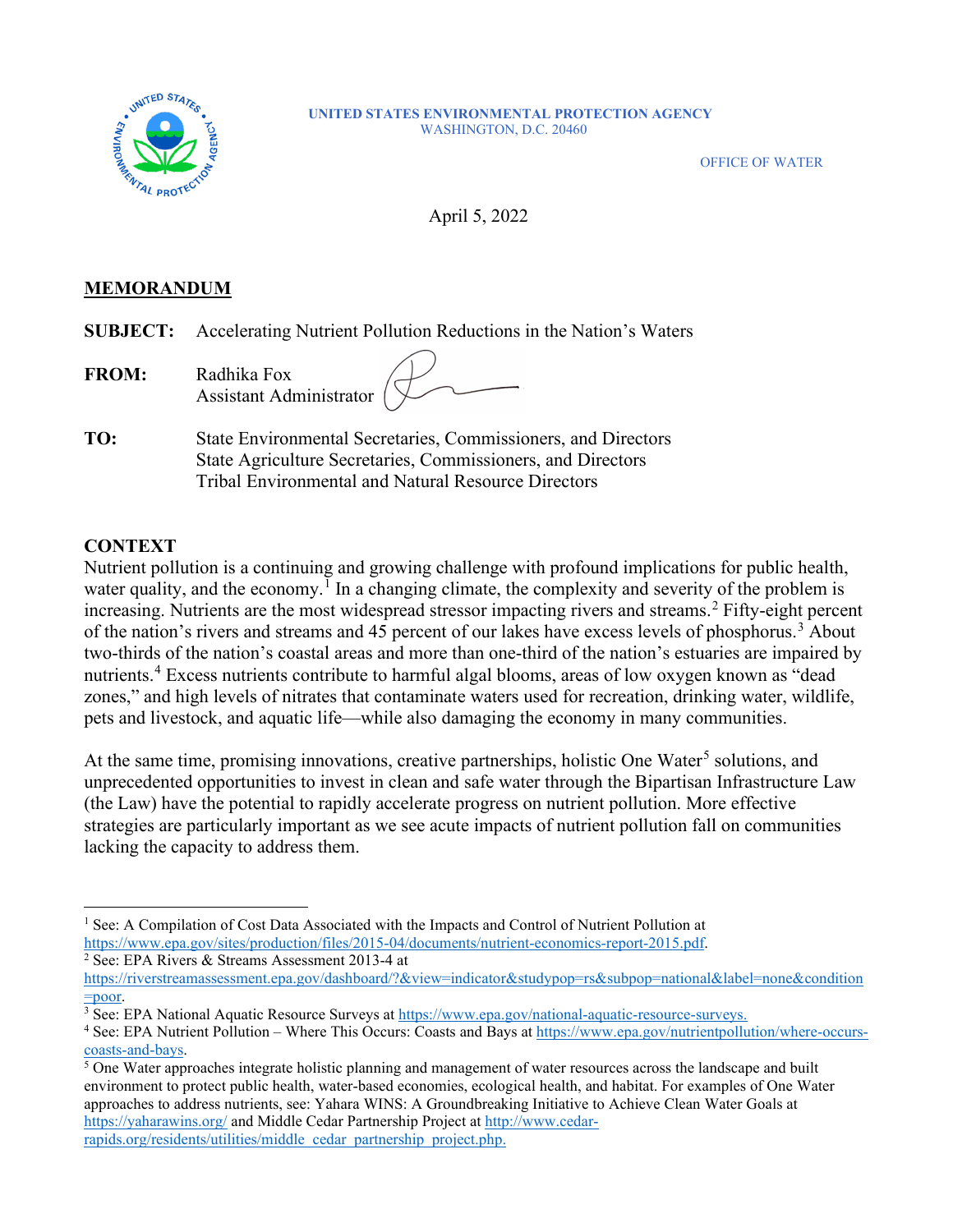As the U.S. Environmental Protection Agency's (EPA) Office of Water looks forward to celebrating the 50<sup>th</sup> Anniversary of the Clean Water Act (CWA) this year, we are mindful of both our progress and how much further we need to go as a nation to ensure that every community in the United States has access to clean, safe water. It will take all of us to meet this goal. State co-regulators, territories, and tribes play a primary role in managing nutrients, with strong support from federal partners and the involvement of all stakeholders. Office of Water is committed to reenergizing our partnerships with all levels of government, tribes, agriculture, community organizations, research institutions, and the public to make sustained progress. There has never been a more important time for partnership, innovation, and a determination to do more.

EPA affirms the foundational principles and approaches that are described in previous Office of Water nutrient policy memos. In the coming years, a key area of focus for the Office of Water is to accelerate progress in controlling excess nutrients entering our nation's waters by scaling up existing approaches and more broadly deploying new data assessments, tools, financing approaches, and implementation strategies. The cost and magnitude of the challenges require us to work across our programs to integrate the objectives of both the Safe Drinking Water Act and Clean Water Act in a One Water approach to find durable solutions. The realities of climate change, a growing population, aging infrastructure, increasing nonpoint source pollution, and issues of affordability, equity, and environmental justice add complexity and urgency to our work.

EPA's Office of Water will invest in, and pursue, science-based and data-driven strategies to reduce flows of excess nutrients into our nation's waters. We will deepen and expand our partnerships with the U.S. Department of Agriculture (USDA), states, tribes, territories, agriculture, industry, and the broader water sector to identify, highlight, and scale effective nutrient reduction approaches. We will use the Clean Water Act framework to make progress and to provide an incentive and backstop for collaborative approaches. We are committed to taking bold action to tackle the nutrient pollution challenge.

## **GOVERNING PRINCIPLES**

Five governing principles will guide the Office of Water's strategies to work with states, tribes, and local partners to drive reductions in nutrient pollution.

- **Advance equity and environmental justice.** Nutrient runoff too often contaminates drinking water sources and compromises the health of waterways in rural, tribal, and low-income communities. EPA's Office of Water will prioritize nutrient pollution reduction, treatment, recovery, and mitigation activities that help protect public health and reduce pollution in communities that lack the resources to address these issues on their own.
- **Build and foster partnerships.** Many of the most successful and lasting efforts to significantly reduce nutrient pollution have resulted from partnerships between farmers, ranchers, local water utilities, municipalities, industry, and conservation organizations. These partnerships succeed because they benefit from the diverse knowledge and perspectives of their participants. We will seek opportunities to highlight successful partnerships, and to create the enabling conditions for their continued success.
- **Follow the science and invest in data-driven solutions.** Our focus areas and priorities will be based on the best available science and data. We will continue to build new tools and platforms that allow us to manage and analyze information to more efficiently target funding to identify and address sources of pollution and enhance tracking of progress in watersheds.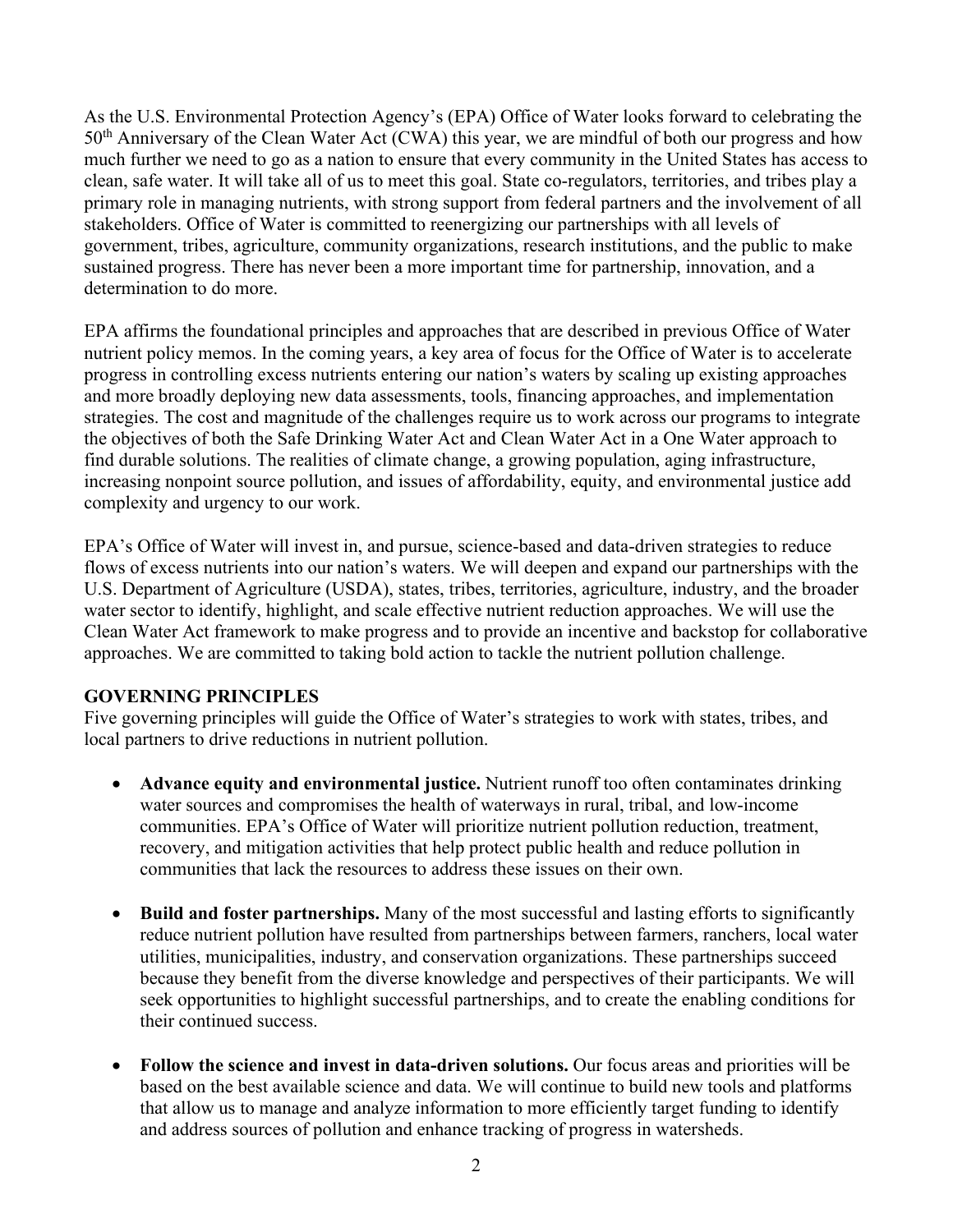- **Support innovation.** New ideas and forward-thinking strategies are critical to meet the urgency of the nutrient pollution challenge. While we will continue to pursue the agency's tried and true work with states, tribes, and territories, we also plan to invest in and elevate new models, technologies, tools, and policies. The Office of Water is particularly interested in identifying and helping to scale programs that employ "outcomes-based" approaches that can maximize the delivery of water quality improvements and other benefits. EPA's Office of Water will identify and recommend financial innovations that can underwrite incentives for market-based investment.
- **Scale successful initiatives.** We will provide technical assistance and other support to help ensure that states, tribes, and territories have the knowledge, skills, and resources to scale effective nutrient reduction strategies.

## **STRATEGIES**

To drive continued reductions in nutrient pollution, we will pursue three primary strategies:

- **Deepen collaborative partnerships with agriculture.**
- **Redouble our efforts to support states, tribes, and territories to achieve nutrient pollution reductions from all sources.**
- **Utilize EPA's Clean Water Act authorities to drive progress, innovation, and collaboration.**

#### *Deepen collaborative partnerships with agriculture.*

Deeper and more extensive partnerships with agriculture will be critical to reduce the nutrient loads that impair our nation's waters. Given the opportunity for nutrient reduction through conservation efforts on agricultural lands, working collaboratively with USDA and the agricultural community will be a central focus of EPA's nutrient agenda.

- **1. EPA will actively collaborate with USDA leadership to build and maintain connections and momentum.** A primary goal of this partnership is to continue to target funds whenever feasible to the locations and practices that will generate the most significant reductions in nutrient loads. Areas for collaboration include:
	- Fulfilling Farm Bill requirements to devote significant resources to source water protection**.**  We will support USDA efforts to reduce agricultural impacts on waterways and drinking water sources to protect public health and to document investments in source water areas.
	- Assisting USDA, utilities, and local partners in targeting conservation investments to improve water quality in waters suffering from nutrient pollution and measure their impact. Our goal is to expand our joint capacity to evaluate the water quality impacts of USDA investments.
	- Promoting and facilitating broader use of watershed assessments in USDA programs. In collaboration with EPA and states, USDA is expanding reliance on watershed planning to maximize the effectiveness of conservation investments. We will continue to work with states to support USDA in documenting water quality outcomes from its investments. Our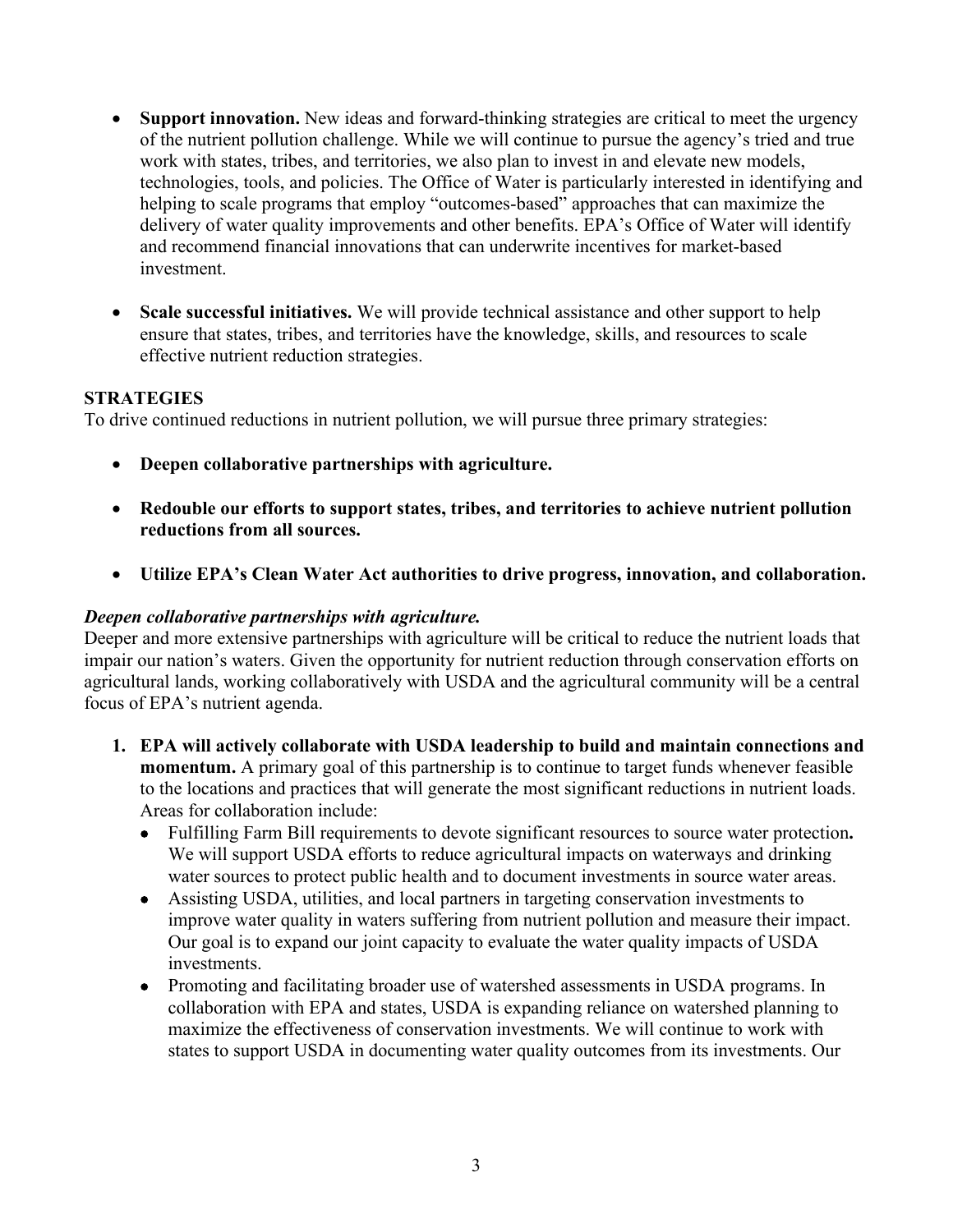goal is to increase the proportion of USDA resources that are tied to watershed plans or other prioritization mechanisms, such as the National Water Quality Initiative (NWQI).<sup>[6](#page-3-0)</sup>

- Expanding the strong collaboration between USDA and EPA's programs for drinking water and wastewater infrastructure in rural and tribal communities**.** Our goal is to help underserved communities and households improve their capacity to secure funds, comply with requirements, and sustainably operate and maintain their infrastructure.
- **2. EPA will expand engagements with agricultural stakeholders and highlight their successes**. We will pursue additional opportunities to learn from and support agricultural leaders and innovators working to address nutrient loads. Our priorities include:
	- Initiating new partnerships and deepening our existing collaborations.
	- Identifying and elevating examples of producer innovation. To keep abreast of innovation, Office of Water will pursue opportunities to participate in agriculture convenings.
	- Maximizing engagement with agricultural stakeholder groups, including new quarterly roundtables and continuation of existing fora, including the Office of Wastewater Management's Animal Agriculture Discussion Group.<sup>[7](#page-3-1)</sup>
- **3. EPA will deepen on-the-ground collaboration with USDA, states, territories, tribes, and stakeholders in key geographic areas**. Although we recognize that water quality improvements will take years to achieve, we are committed to sustaining partnerships over time to make progress. To leverage our current activities and identify other opportunities, our efforts will include:
	- Intensifying our engagement in geographies such as the Chesapeake Bay, Mississippi River Basin, Puget Sound, and National Estuary Program watersheds across the country, where structures for collaboration have been established and new resources in the Bipartisan Infrastructure Law can accelerate progress. The Law will deliver \$132 million to support the National Estuary Program and more than \$1.7 billion for Geographic Programs.
	- Building on regional collaborations such as the Hypoxia Task Force to leverage federal, state, local, and tribal resources and engage university, industry, and nonprofit partnerships to help advance state- and regionally-driven actions. The Law will be a key lever for scaling progress, with \$60 million in new resources to implement the Gulf Hypoxia Action Plan.<sup>[8](#page-3-2)</sup>
	- Supporting partnerships in areas where agriculture is the predominant land use and nutrient loss contributes significantly to water quality concerns. We will look for opportunities where EPA membership, research, technical assistance, or grant and loan programs can help amplify existing efforts.
	- Further broaden collaborations among USDA, EPA, and the agricultural community to enhance, encourage, and promote conservation cropping systems that minimize soil disturbance and maximize plant cover that preserves soil organic matter content, enhance farm profitability, promote sustainability, and improve water quality.

# *Redouble our efforts to support states, tribes, and territories to achieve nutrient pollution reductions from all sources.*

<span id="page-3-0"></span><sup>6</sup> For information on how the NWQI has led to significant improvements, see USDA National Water Quality Initiative at [https://www.nrcs.usda.gov/wps/portal/nrcs/detail/national/water/?cid=stelprdb1047761.](https://www.nrcs.usda.gov/wps/portal/nrcs/detail/national/water/?cid=stelprdb1047761)<br><sup>7</sup> For information about the Animal Agriculture Discussion Group, see: Factsheet on the Animal Agriculture Discussion

<span id="page-3-1"></span>Group at [https://www.epa.gov/npdes/factsheet-animal-agriculture-discussion-group.](https://www.epa.gov/npdes/factsheet-animal-agriculture-discussion-group) 8

<span id="page-3-2"></span>See: Mississippi River/Gulf of Mexico Hypoxia Task Force a[t https://www.epa.gov/ms-htf.](https://www.epa.gov/ms-htf)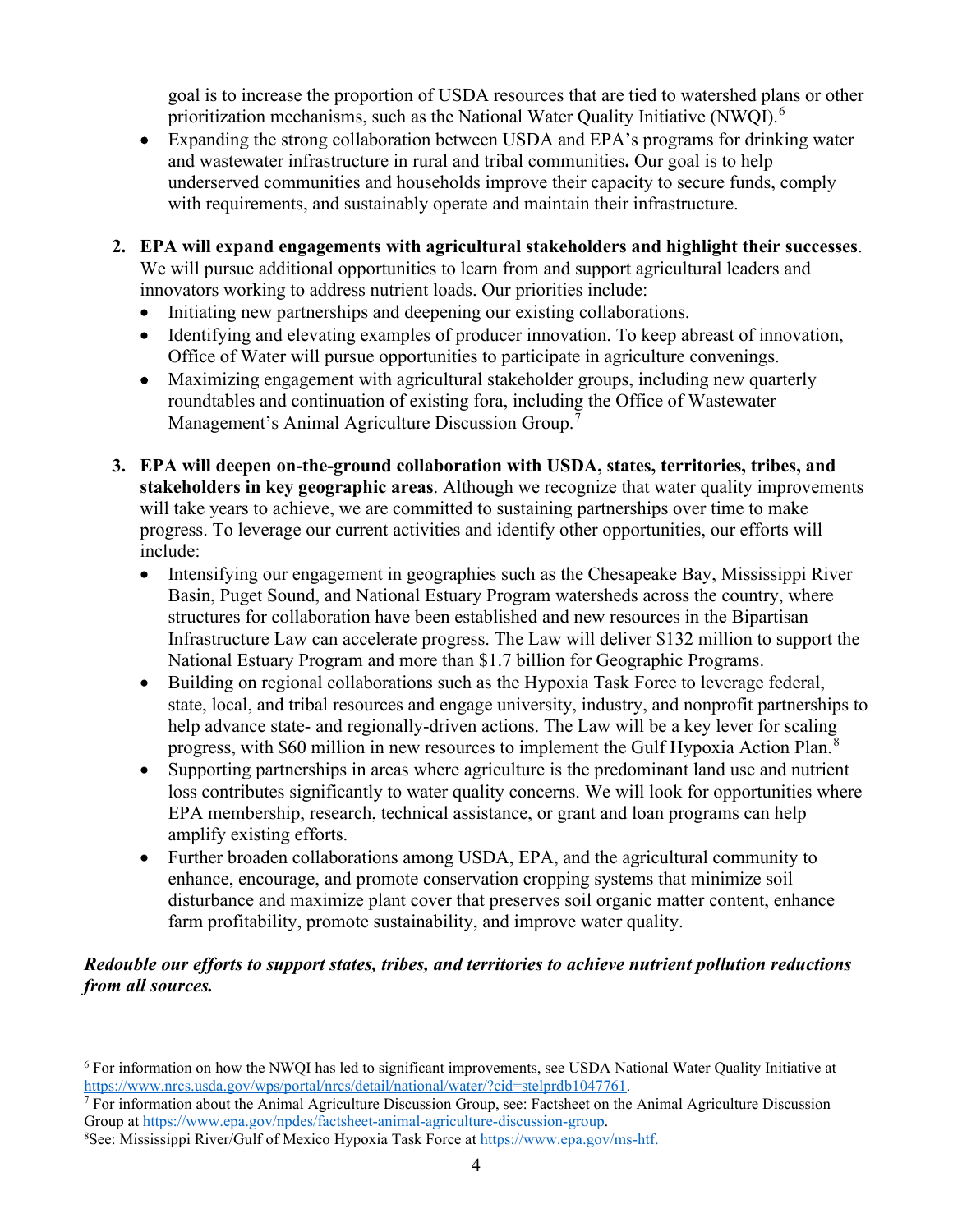EPA aims to address the diversity of point and nonpoint sources of nutrient pollution, including municipal and industrial wastewaters, stormwater, and decentralized systems. We will work to ensure that rural, environmental justice, low income, and tribal communities benefit from these efforts. EPA will use the urgently needed funding through the Bipartisan Infrastructure Law to expand our support for the work of our partners. Our priorities include:

- **1. Strongly encouraging states and tribes to use a One Water approach to deliver a range of water quality benefits including protection of sources of drinking water.** The Office of Water will seek to support holistic water resource management efforts that protect public health, water-based economies, ecological health, and habitat. Expected activities include:
	- Encouraging states to incorporate a One Water approach in their overarching nutrient strategies. State nutrient strategies provide an opportunity to bridge existing planning to reduce nutrient loads from point and nonpoint sources with source water protection. We will continue to encourage states to establish and broaden these strategies to protect drinking water sources, as well as ecosystem health and other water quality benefits.
	- Working with EPA's Regional Offices to memorialize, in Performance Partnership Agreements or appropriate grants, state commitments to evaluate, update, and submit for EPA review State Nutrient Loss Reduction Strategies. These strategies should align with existing statutory and regulatory frameworks and target resources to the most important opportunities for progress. States with existing strategies will be able to use them as a basis for revisions. For states without Nutrient Reduction Strategies, Regional Offices will document state commitments to nutrient reduction actions. After consulting with state partners, the Office of Water will provide a memo to Regional Administrators outlining suggested review criteria later in 2022.
	- Deploying advanced watershed planning tools to identify critical source areas, track practice adoption, and quantify progress over a broad landscape, large watershed, or state or tribal areas. EPA has developed and will promote powerful tools such as Watershed Index Online,<sup>[9](#page-4-0)</sup>  $DWMAPS<sup>10</sup>$  $DWMAPS<sup>10</sup>$  $DWMAPS<sup>10</sup>$  and Recovery Potential Screening<sup>[11](#page-4-2)</sup> that can help evaluate key watershed attributes. These tools allow states to display Clean Water Act and Safe Drinking Water Act data alongside land use and other relevant spatial information to identify potential sources of contamination to drinking water sources.
	- Publishing a web-based tool to help states and tribes identify federal funding sources to protect drinking water sources and encourage cross-program coordination for shared water quality benefits.
	- Identifying and highlighting effective nutrient reduction approaches and projects that deliver a range of water quality benefits that could be useful in a variety of settings.<sup>[12](#page-4-3)</sup>
	- Supporting state collaboration with USDA to improve the health of waters including source water protection through the NWQI and other targeted investments through USDA conservation programs Through the NWQI, USDA, state water quality agencies and source water protection programs can jointly identify priority areas for conservation, use traditional

<span id="page-4-0"></span><sup>&</sup>lt;sup>9</sup> See: EPA Watershed Index Online at  $\frac{https://www.epa.gov/waterdata/watershed-index-only<sup>10</sup> See: EPA Drinking Water Mapping Application to protect Source Waters at$ 

<span id="page-4-1"></span>

<span id="page-4-2"></span>[https://www.epa.gov/sourcewaterprotection/drinking-water-mapping-application-protect-source-waters-dwmaps.](https://www.epa.gov/sourcewaterprotection/drinking-water-mapping-application-protect-source-waters-dwmaps)<br><sup>11</sup> See: EPA Recovery Potential Screening at [https://www.epa.gov/rps.](https://www.epa.gov/rps)<br><sup>12</sup> For example, the use of Clean Water Sta

<span id="page-4-3"></span>devastating wildfires and post-fire flooding. That risk reduction helps prevent contamination of drinking water sources, damage to infrastructure, and increases in sediment runoff and associated nutrient pollution. EPA, USDA, and the Water Infrastructure Finance Authority of Arizona created a Measurable Benefits Tool that quantifies the environmental, financial, and social benefits associated with undertaking forest thinning projects.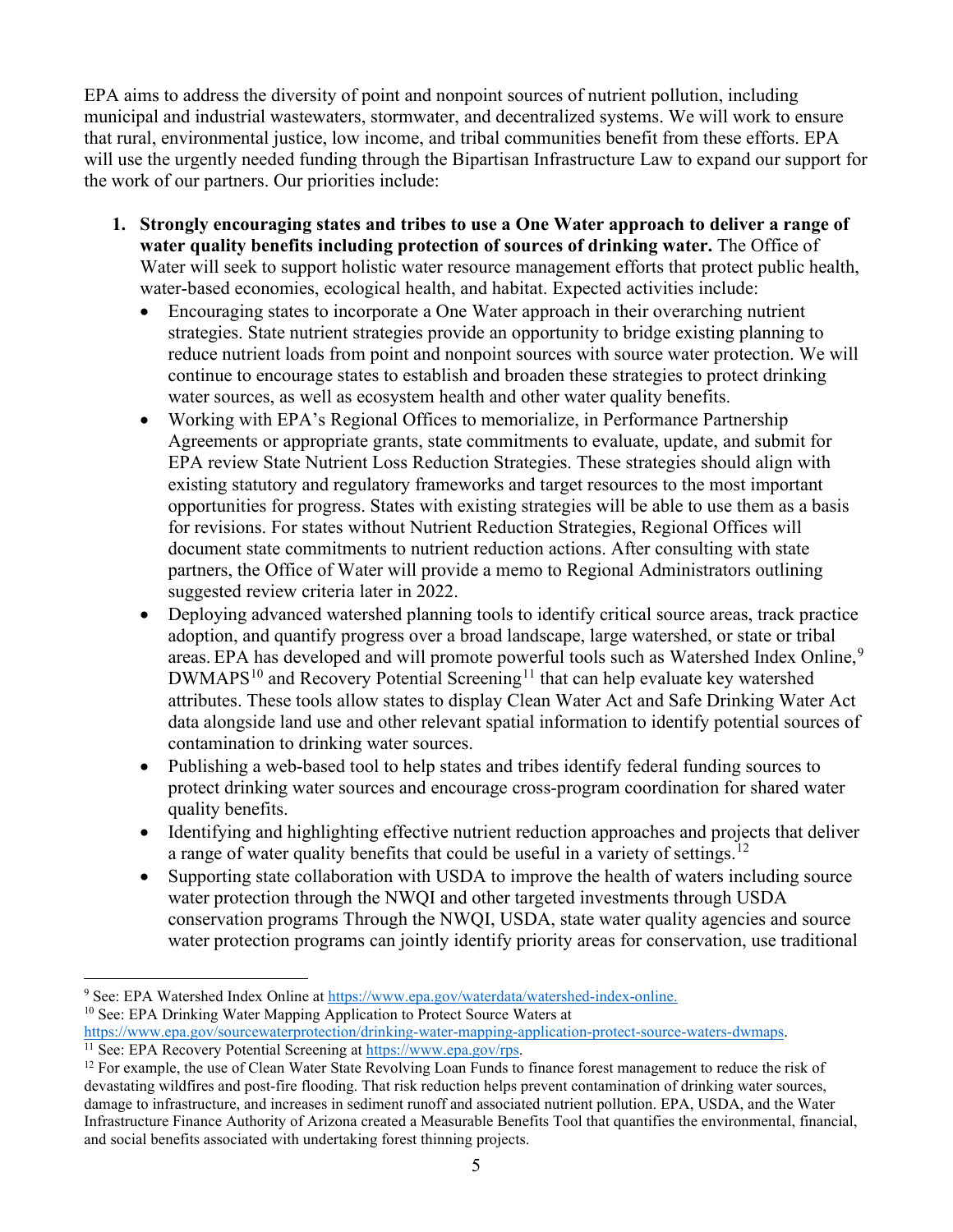CWA Section 319 project funding, and technical assistance to support planning and fund plan implementation.<sup>13</sup>

- Helping states, territories, and authorized tribes use the CWA Section 319 grant program for projects that help to protect and restore drinking water sources. Currently there are more than 300 active projects across the country that address source water concerns.<sup>[14](#page-5-1)</sup> We will also promote innovative approaches including new outreach strategies to reach non-operator landowners and new funding mechanisms to address barriers to conservation practices such as procurement of shared agricultural equipment.
- Exploring opportunities to help states track and account for the adoption of agricultural conservation practices, conservation planning, and technical assistance, including through USDA conservation programs, as they implement nutrient strategies, total maximum daily loads, and watershed-based plans.
- **2. Championing innovative financing and using the flexibility of the Clean Water Act regulatory framework** to spur development of more effective technologies, drive market-based approaches, including water quality trading, third-party credit aggregation and banking, and stronger agriculture-water sector partnerships. Our activities will include:
	- Promoting state use of the Clean Water State Revolving Loan Fund for nonpoint sources, including expanded use of innovative approaches like pay-for-success models.<sup>[15](#page-5-2)</sup>
	- Strengthening relationships between states, tribes, and territories with our federal partners, like USDA and its U.S. Forest Service, as well as non-profits, community organizations, foundations, and private sector stakeholders. These partnerships can leverage existing resources to effectively facilitate and fund nutrient management projects on a broad scale.
	- Finalizing a policy statement on flexibilities for implementing market-based approaches within the National Pollutant Discharge Elimination System (NPDES) permit program.
	- Initiating a rulemaking to explicitly state that NPDES permits may include conditions allowing market-based approaches, including trading, to meet applicable effluent limits.
	- Hosting web-based training for permit writers to increase the number of permits with nutrient limits that improve water quality and incentivize purchase of nutrient credits and agriculturewater sector collaboration.
	- Building connections between the state programs and market-based environmental services providers that can combine water quality outcomes with other commodities such as carbon sequestration credits. EPA will provide technical assistance as needed to support states' use of CWA Section 319 funds to purchase water quality credits generated by such projects.
	- Supporting development and evaluation of more effective technologies and approaches using funding from geographically targeted and nonpoint source management programs.
- **3. Prioritizing strategies to support small, rural, and disadvantaged communities**. Our activities will include:
	- Providing clear guidance for the State Revolving Funds to outline Office of Water's expectations for using new authority in the Bipartisan Infrastructure Law to make grants and

<span id="page-5-0"></span><sup>&</sup>lt;sup>13</sup> For example, Iowa Department of Natural Resources has used small investments from EPA technical assistance to develop source water protection plans which garnered substantial on-the-ground investment from the NWQI.

<span id="page-5-1"></span><sup>&</sup>lt;sup>14</sup> For example, Virginia DEQ worked with local partners to implement best management and conservation practices in the Muddy Creek watershed that brought nitrogen levels into compliance with state water quality standards for surface waters that are used as sources of drinking water.

<span id="page-5-2"></span><sup>&</sup>lt;sup>15</sup> For examples of successful approaches see: Clean Water State Revolving Funds Best Practices Guide for Financing Nonpoint Source Solutions a[t https://www.epa.gov/system/files/documents/2021-12/cwsrf-nps-best-practices-guide.pdf.](https://www.epa.gov/system/files/documents/2021-12/cwsrf-nps-best-practices-guide.pdf)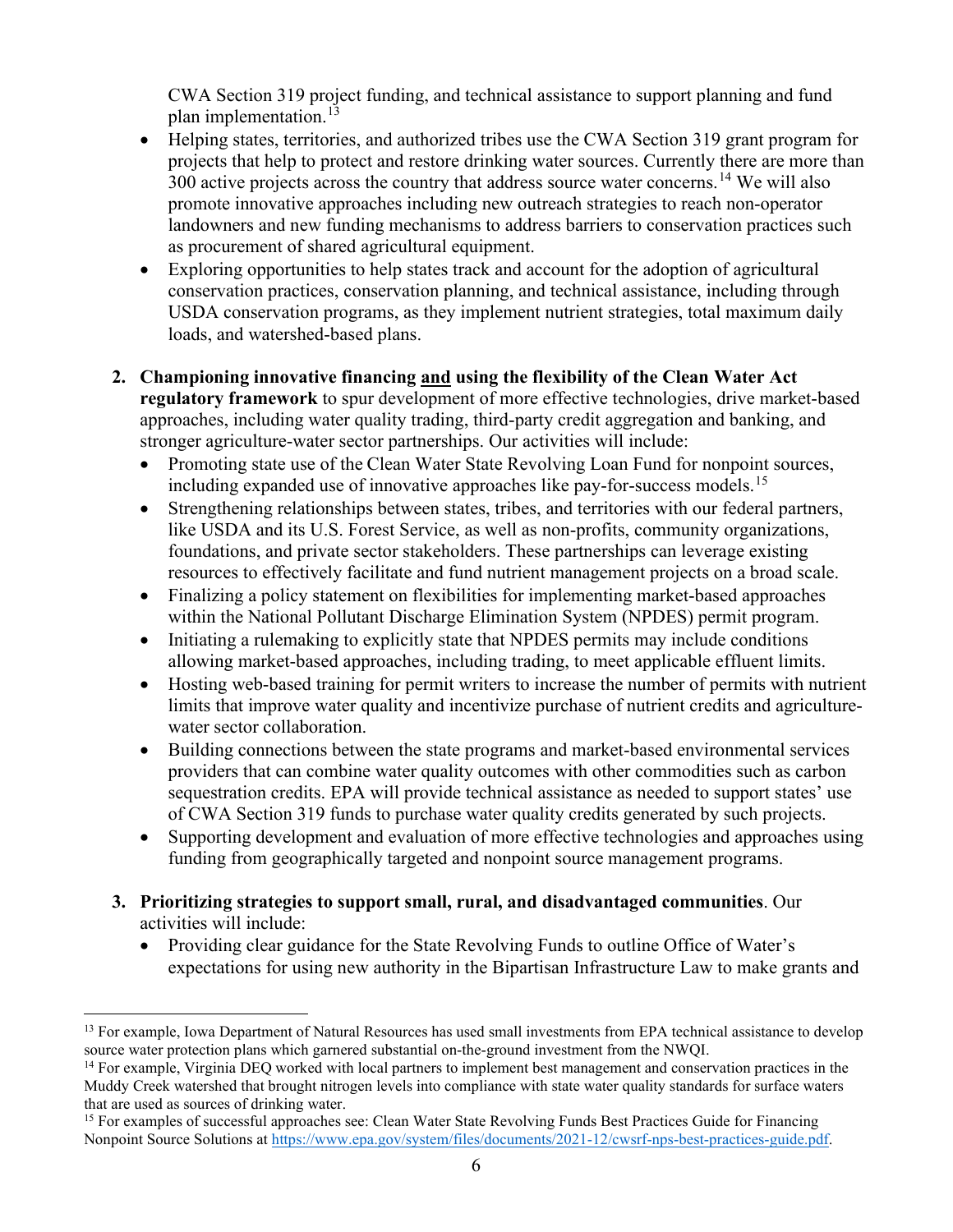provide additional subsidization to address and mitigate the impacts of nutrient pollution in these communities.

- Engaging with states on an EPA memorandum that outlines near term actions to support environmental justice and other disadvantaged communities through their nonpoint source pollution programs. $16$
- Releasing a Lagoon Action Plan to help small, rural, and tribal communities protect public health and meet Clean Water Act requirements for ammonia and nutrients.
- Taking action to address decentralized systems, including promoting financing via the State Revolving Funds, conducting an Advanced Septic System Nitrogen Sensor Challenge, and supporting research pilots and demonstration projects for innovative/alternative septic systems.
- Working with entities that can help support state adoption and implementation of strategies to better support disadvantaged communities, including the Environmental Council of the States, the Association of Clean Water Administrators, and the Association of State Drinking Water Administrators.

# *Utilize EPA's Clean Water Act authorities to drive progress, innovation, and collaboration.*

EPA will continue to evolve and implement the Clean Water Act regulatory framework. Technologybased controls for point sources, development and implementation of strong water quality standards, and strategies for addressing nutrients at a watershed scale remain critical. The Clean Water Act regulatory authorities are the foundation for much of the nation's progress to date on nutrient pollution and can provide both an incentive and backstop for collaborative approaches. We will prioritize:

- **1. Urging more robust adoption of numeric nutrient criteria into Water Quality Standards.**  EPA has strongly advocated for states, territories, and authorized tribes to adopt numeric nutrient criteria into their water quality standards since the publication of the *National Strategy for the Development of Regional Nutrient Criteria* in 1998, but many states have not yet done so. To accelerate progress, our priorities include:
	- Promoting EPA's newly published stressor-response based numeric criteria recommendations to address nutrient pollution in lakes and reservoirs.<sup>[17](#page-6-1)</sup> Office of Water recommends states apply the criteria to protect drinking water, recreational and aquatic life uses and expects states to consider the new criteria during their next triennial water quality standards review. EPA regions are encouraged to negotiate commitments to establish numeric nutrient criteria in performance partnership agreements.
	- Supporting and strongly encouraging states to rely on numeric targets for water quality assessment, CWA Section 303(d) assessment and lists, TMDL targets, and NPDES permitting. Office of Water expects that states will either adopt numeric nutrient criteria into their water quality standards or commit to use numeric targets to implement applicable narrative criteria statements. For lakes and reservoirs that have previously been assessed using a state's nutrient-related narrative criterion, we expect states to consider the new criteria recommendations to determine whether more can be done to ensure the protection and restoration of those waters.

<span id="page-6-1"></span><span id="page-6-0"></span><sup>&</sup>lt;sup>16</sup> See: EPA Near-term Actions to Support Environmental Justice in the Nonpoint Source Program at [https://www.epa.gov/system/files/documents/2021-10/equity-in-the-nps-program-section-319-policy-memo-signed.pdf.](https://www.epa.gov/system/files/documents/2021-10/equity-in-the-nps-program-section-319-policy-memo-signed.pdf) <sup>17</sup> See: EPA Ambient Water Quality Criteria to Address Nutrient Pollution in Lakes and Reservoirs at [https://www.epa.gov/nutrient-policy-data/ambient-water-quality-criteria-address-nutrient-pollution-lakes-and-reservoirs.](https://www.epa.gov/nutrient-policy-data/ambient-water-quality-criteria-address-nutrient-pollution-lakes-and-reservoirs)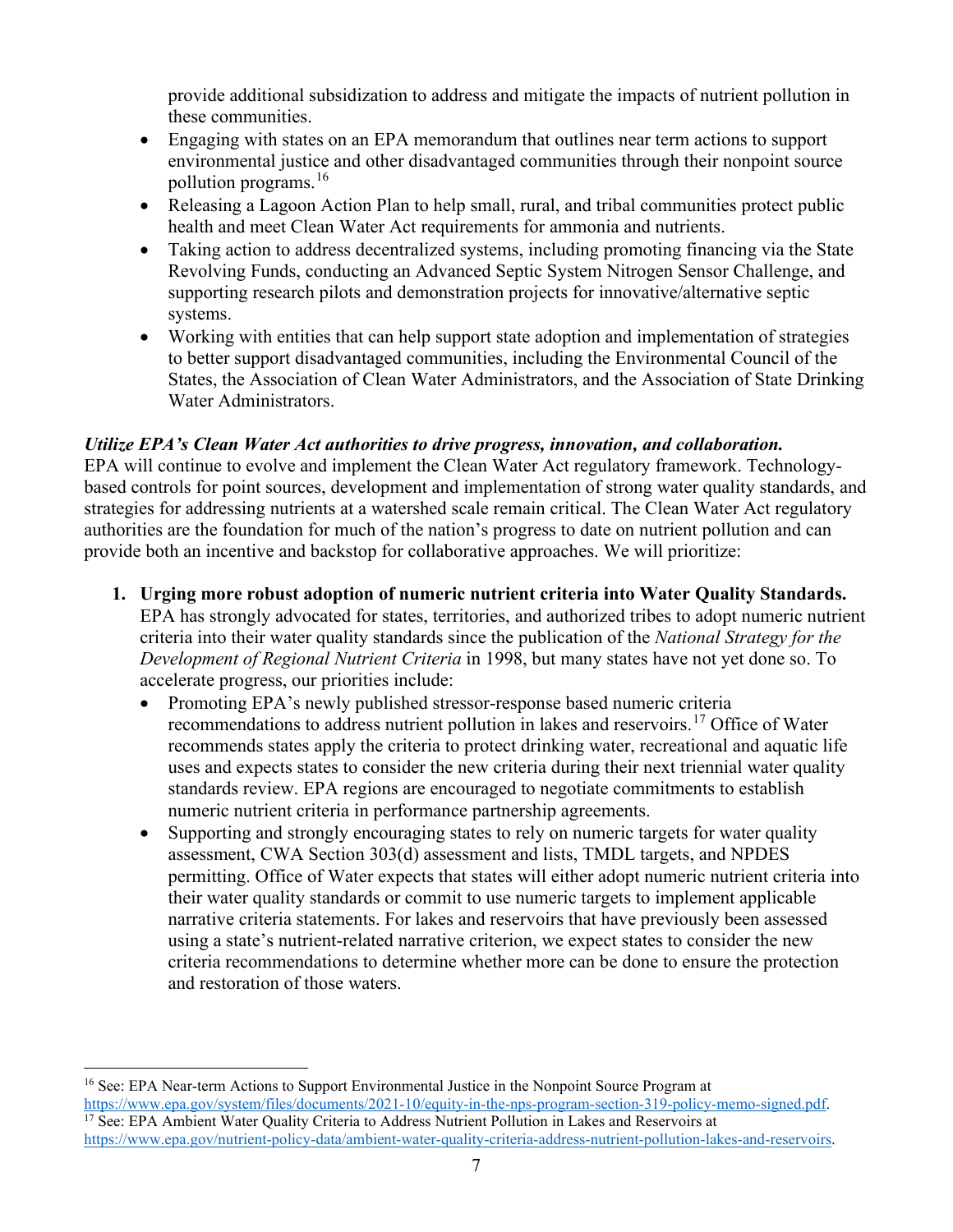- **2. More Fully Using the Clean Water Act Assessment and Listing Process and Supporting Development of TMDLs for Nutrient Pollution.** There are more than 26,000 water bodies with nutrient-related impairments still on state lists of impaired waters that do not yet have a TMDL. Many completed TMDLs have not been fully implemented. To continue progress, our activities will include:
	- Expecting and assisting states to develop robust, ready-for-implementation TMDLs, and other restoration plans.
	- Supporting targeted water quality monitoring and developing scientifically robust assessment methods for identifying nutrient-related impairments.
	- Exploring ways to account for climate change in watershed protection and restoration plans, TMDLs, and best management practices so they will continue to be effective in the future.
- **3. Further Reducing Nutrient Loads from Point Sources.** EPA strongly supports innovative permitting approaches that can drive deeper, sustained nutrient reductions. Our activities will include:
	- Supporting states by providing information on innovative treatment technologies analysis of performance, and management approaches such as water reuse.
	- Continuing training and technical assistance to wastewater treatment plants operators with secondary treatment to help optimize nutrient reductions. Optimization techniques are particularly valuable for small and medium-sized systems where system upgrades may not be affordable.
	- Supporting states to employ a variety of permitting approaches, including watershed-based permitting, integrated planning, adaptive management, and various market-based approaches including trading and offsets. We will encourage states to consider permitting approaches that strengthen upstream/downstream partnerships.
	- Issuing a compendium of state approaches for nutrient permitting to highlight the varied approaches states are using to make progress.
	- Promulgating revised effluent limitation guidelines for industries with significant nutrient loads that cause or contribute to water quality problems.
	- Working with states and EPA regional permitting authorities as they write water qualitybased permit limits to meet water quality standards, including those that implement TMDLs. We will ensure that both EPA and state-issued permits: analyze whether nutrients have a reasonable potential to cause or contribute to a WQS exceedance in all permits; incorporate technically sound nutrient limits when necessary; and include permit limits that reflect the loads contained in the approved TMDLs.
	- Assisting states in using water quality standard variances, targeted designated use changes, compliance schedules in NPDES permits, and other flexibilities to make progress. The Office of Water will encourage mechanisms to facilitate a balance of appropriate point source and nonpoint source actions that makes best attainable progress toward water quality goals.

# **CONCLUSION**

Nutrient pollution continues to present a daunting and costly set of challenges, despite considerable prioritization and investment. Our best hope for more effectively addressing our nutrient management challenges is to continue building partnerships. EPA is committed to working across federal agencies, with states, territories, tribes, and with farmers, ranchers, local water utilities, municipalities, and industry to make progress. Acting together, using foundational approaches, innovative new tools and programs, and an unprecedented level of investment in the work of our partners, we can do more to address nutrient pollution and protect water quality and public health.